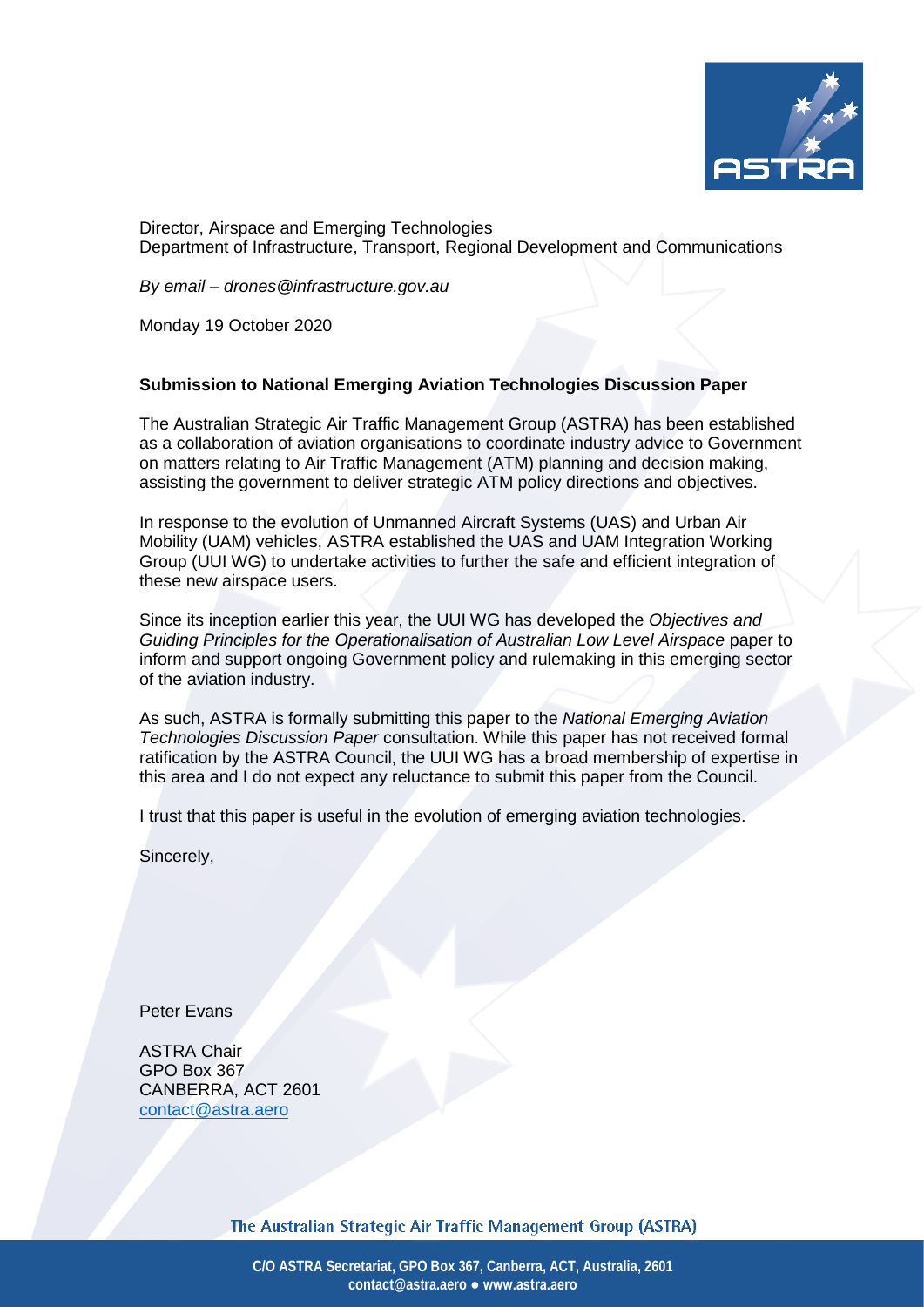

### THE AUSTRALIAN STRATEGIC AIR TRAFFIC MANAGEMENT GROUP

UAS and UAM Integration WG

# **Objectives and Guiding Principles for the Operationalisation of Australian Low Level Airspace**

13th- OCT-2020

V1.7

## 1 Introduction

## 1.1 Background

The aviation industry is undergoing a period of significant innovation, the likes of which have not been seen since the beginning of the jet age. Remotely Piloted Aircraft Systems (RPAS), also known as drones, and Advanced Air Mobility<sup>[1](#page-1-0)</sup> (AAM) vehicles (e.g. air taxi concepts), are rapidly emerging. They will be used for a wide range of applications, from last-mile transportation of passengers and freight, delivery of telecommunication services to regional areas, to helping fight bushfires. The potential social, economic, and environmental benefits are vast particularly for a relatively small but geographically large nation like Australia.

The introduction of these new users poses new challenges to the Australian airspace and air traffic management (ATM) system. These nascent airspace users will utilise airspace in fundamentally new ways, at a scale and complexity the existing system was never designed to handle. The safe and efficient integration of these new airspace users serves as a catalyst for innovation in the way airspace and ATM is currently provided – innovation that can deliver advantages to all airspace users, new and existing.

Worldwide, there is growing recognition of this opportunity, with some countries already exploring new operational models and the demonstration and evaluation of new technologies and procedures that exploit recent advances in automation, communication networks and digitisation. The initial

<span id="page-1-0"></span><sup>&</sup>lt;sup>1</sup> The broader term of AAM is used throughout this document. AAM encompasses Urban Air Mobility (UAM) concepts.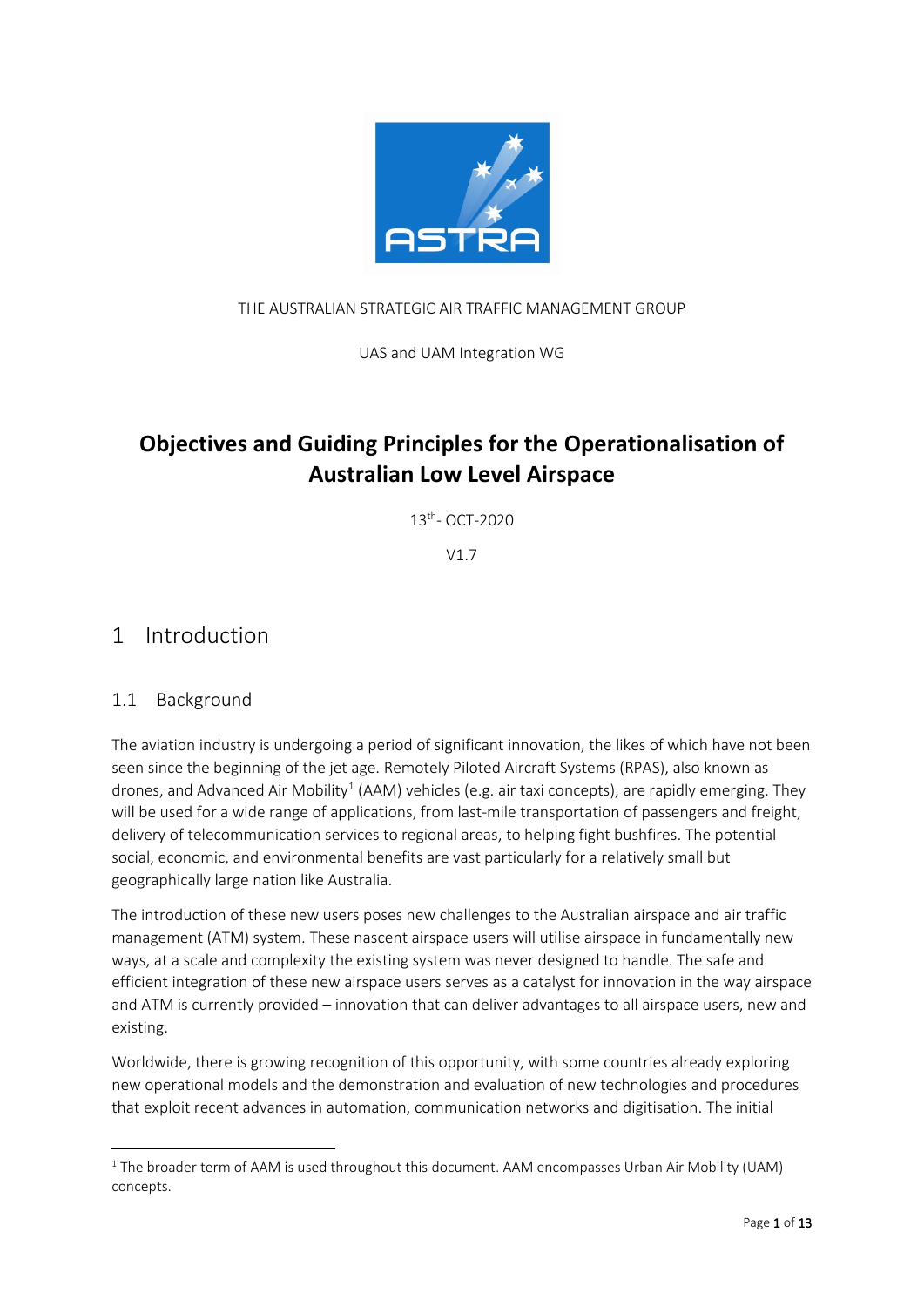focus has been on very low-level  $(VLL)^2$  $(VLL)^2$  airspace but there is an appreciation that the concepts explored today will provide a potential foundation for the modernisation of all airspace, for all users, into the future.

Australia has been a pioneer in the uptake of RPAS / drones. The number of RPAS operations is expected to grow as RPAS capability and the enabling regulatory framework continues to mature, and the business case for RPAS use in many new and existing applications strengthens. Already there are more commercial RPAS in operation in Australian skies than conventionally piloted aircraft, and the number of licenced remote pilots and approved commercial RPAS operators continue to grow. It is clear that RPAS are here to stay and will be a significant presence in Australian skies into the future. Although not as advanced, there has been much interest in AAM concepts and their potential early use in Australia through initiatives like the Uber Air Pilot City Program in Melbourne.

Australia's vision for airspace needs to be updated to reflect not only the emergence of these new airspace users but also to take into account the vast opportunities recent advances in digitisation and automation present for all airspace users.

#### 1.2 Purpose

This paper is intended to inform and support ongoing Government policy and rulemaking towards ensuring a safe, efficient, sustainable and cost-effective airspace and ATM system for the future.

An immediate area of priority lies in the operationalisation of Low Level Airspace (LLA). This need arises due to expected near term proliferation of new users such as RPAS and AAM. A new airspace operational concept that accounts for these new users is required to ensure the continued safe, efficient, fair, and sustainable use of airspace into the future. It is recognised that the objectives and guiding principles established in this document may have broader applicability outside of LLA operations; potentially providing relevant guidance to ongoing innovation in aviation technologies, operational models, and enabling regulatory frameworks for airspace and ATM more broadly.

The objective and principles presented in this paper are only intended to guide future work to identify and assess suitable operational models, technical, regulatory or governance architectures for LLA. No specific solution in relation to these aspects is implied.

#### 1.3 ASTRA

The Australian Strategic Air Traffic Management Group, ASTRA, is an aviation industry body dedicated to developing an optimum air traffic management system for Australia. As such, it is the Federal Government's primary source of industry advice on air traffic management directions.

ASTRA brings together all of the industry stakeholders including aircraft operators, airports and service providers to develop and continuously review the ASTRA Strategic Air Traffic Management Plan and develop a recommended Target Operational Concept.

<span id="page-2-0"></span><sup>&</sup>lt;sup>2</sup> There is no international consensus on the definition of VLL. The initial scope of this document is on the operationalisation of Low Level Airspace (LLA), which is defined in Section [§3](#page-6-0) of this document.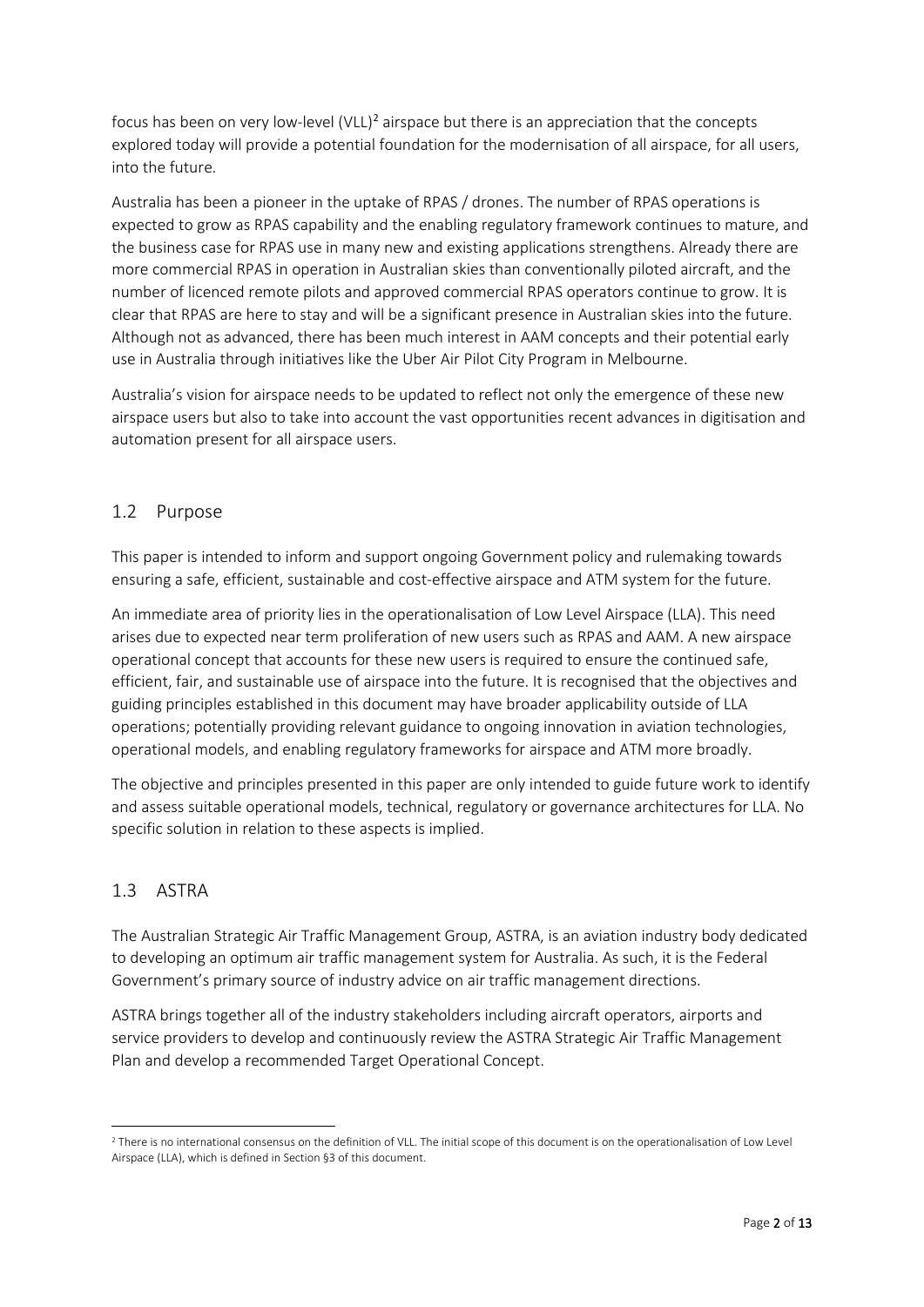ASTRA also provides an industry-wide representative forum for developing the industry position on ATM matters as the basis for strategic advice to Government, and to coordinate agreed integrated ATM planning, development and implementation effort by all relevant ATM stakeholders.

## 1.4 UAS and UAM Integration Working Group

The principal role of the ASTRA Unmanned Aircraft System and Urban Air Mobility Integration (UUI) Working Group is to undertake activities within the scope of the ASTRA Charter to further the safe and efficient integration of new airspace users into the Australian airspace system.

The UUI working group is challenged with the development of the operating concept, supporting rules and operating procedures, and the air traffic management, communications, navigation, and surveillance technologies necessary for safe and efficient UAS and AAM operations in Australian airspace.

The working group includes representation from a broad cross section of Australian airspace stakeholders including representation from high capacity regular public transport operators, general aviation and helicopter operations, pilot associations, and the emergent UAS/AAM industry.

## 1.5 Outline of Paper

The following section, Section [§2,](#page-4-0) presents a high level vision for the future of Australian airspace and context for the paper. The section summarises the benefits, opportunities, and challenges associated with emerging airspace users.

Section [§3](#page-6-0) describes the high level objectives and governing principles for the operationalisation of low level airspace in line with the strategic vision presented. The final section, Section [§4,](#page-11-0) presents next steps and recommendations.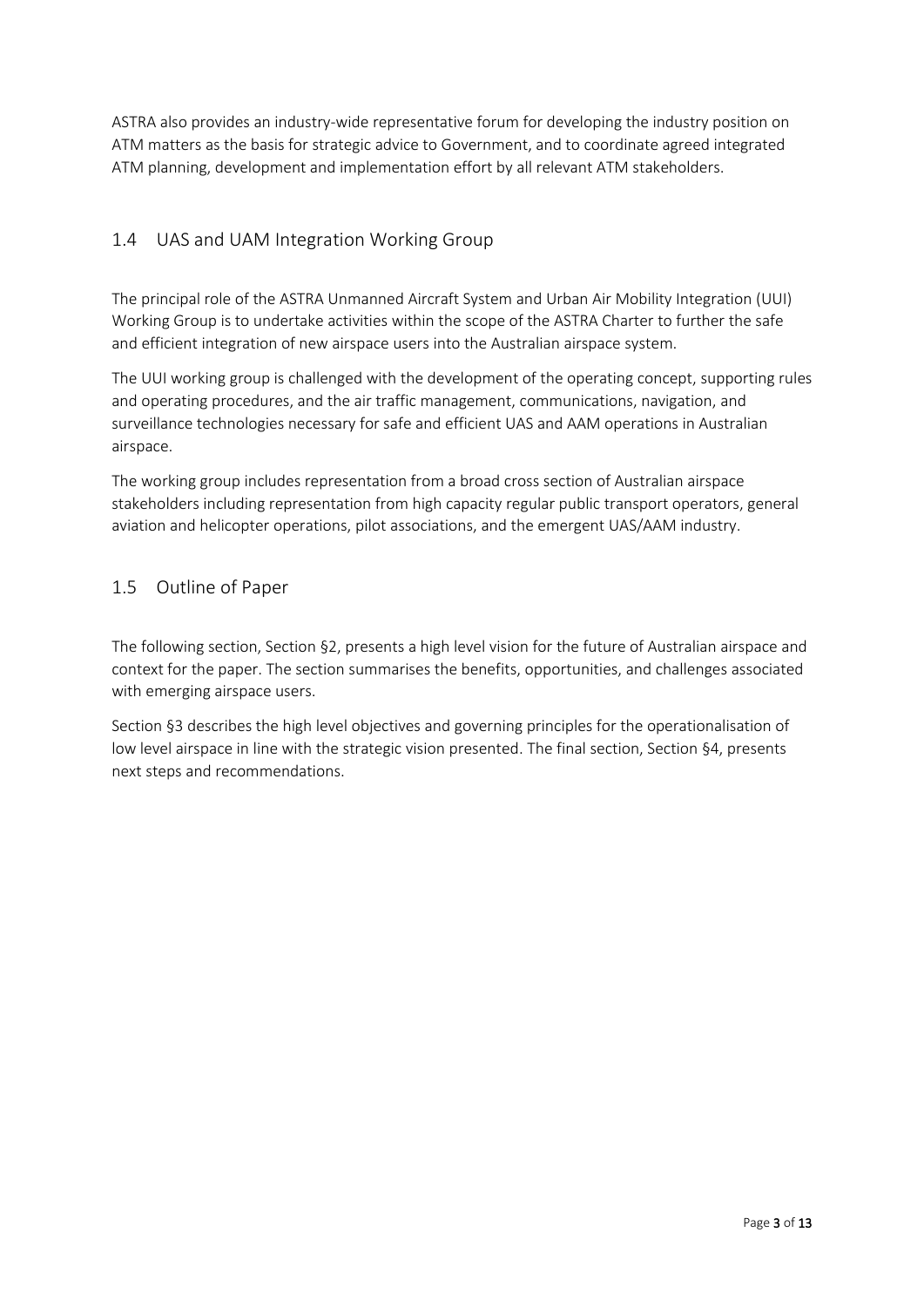# <span id="page-4-0"></span>2 Vision for the Future

The aviation industry is undergoing a period of significant innovation and restructure, the likes of which have not been seen since the beginning of the jet age.

New users such as Remotely Piloted Aircraft Systems (RPAS), also known as drones, and Advanced Air Mobility (AAM) vehicles (e.g. air taxi concepts), are emerging. Already, increasing numbers of predominantly small commercial and recreational RPAS are taking to Australian skies. As the scale and capability of these systems grows, so too does the scope of their potential applications. Applications which include the transportation of small freight, farming and agriculture, the management of critical road, rail, water, power, communications and other distributed infrastructure, management of our parks and wildlife, to applications in civil services like firefighting, rapid medical response, and law enforcement. While the vast majority of RPAS today are small, they will increase in size and capability, progressively expanding into applications like point-to-point cargo delivery (van and truck replacement), "air crane" services, mobile cell towers in the sky, and potentially through to remotely piloted aircraft capable of regional, domestic and international transportation of freight.

The technology innovations brought on by the RPAS sector have also served as an enabler to new aviation passenger transportation concepts – or AAM. While this sector is operationally less advanced than RPAS, innovation is accelerating. AAM describe a diverse array of aircraft types – with common characteristics being the capability to perform short or vertical take-off and landing and a reliance on electric or hybrid propulsion systems. Most designs are limited in payload (passenger) capacity, range and endurance making them initially suited to shorter urban "commuter" transportation use cases, however, a number of higher performance AAM platforms are targeting regional / urban connector use cases. Performance, and in turn the range of potential transportation use cases, are expected to improve with advancements in energy storage technology. Initially, AAM will potentially operate from a small number of vertiports on nominated routes (e.g., city centre to airport or connector routes between satellite centres). This will expand to large scale commercial fleet operations that utilise a network of vertiports situated across cities and surrounding population centres. A substantially smaller number of AAM are expected to be operated by civil services (e.g., law enforcement and ambulance) and an even smaller proportion are expected to be privately owned or operated by specialist charter services or tourism providers. Initially, AAM are expected to have a human pilot on board. However, the level of aircraft automation will increase quickly in order to have a viable long term business model. Ultimately, fleets of automated UAM will be remotely monitored by human crews situated on the ground. It is expected that early AAM/UAM platforms will also be used in automated (remotely piloted) freight operations.

COVID-19 has had a significant impact on the global aviation industry, including emerging sectors. In the near term, COVID-19 is expected to cause a degree of consolidation across the UAS and AAM sector, however, investment and sector growth is expected to continue. While plans for initial operations may experience delays, the broader need to address airspace integration challenges remains. This position is consistent with an industry paper presented at the recent ICAO Air Navigation Council (ANC) meeting<sup>[3](#page-4-1)</sup>, which highlighted the importance and need for continued innovation towards addressing critical airspace integration issues.

While there is uncertainty as to the timeline for this future – two things are certain. Firstly, the potential social, economic, and environmental benefits from these new aviation sectors are vast

<span id="page-4-1"></span><sup>3</sup> https://www.airbusutm.com/a-new-digital-era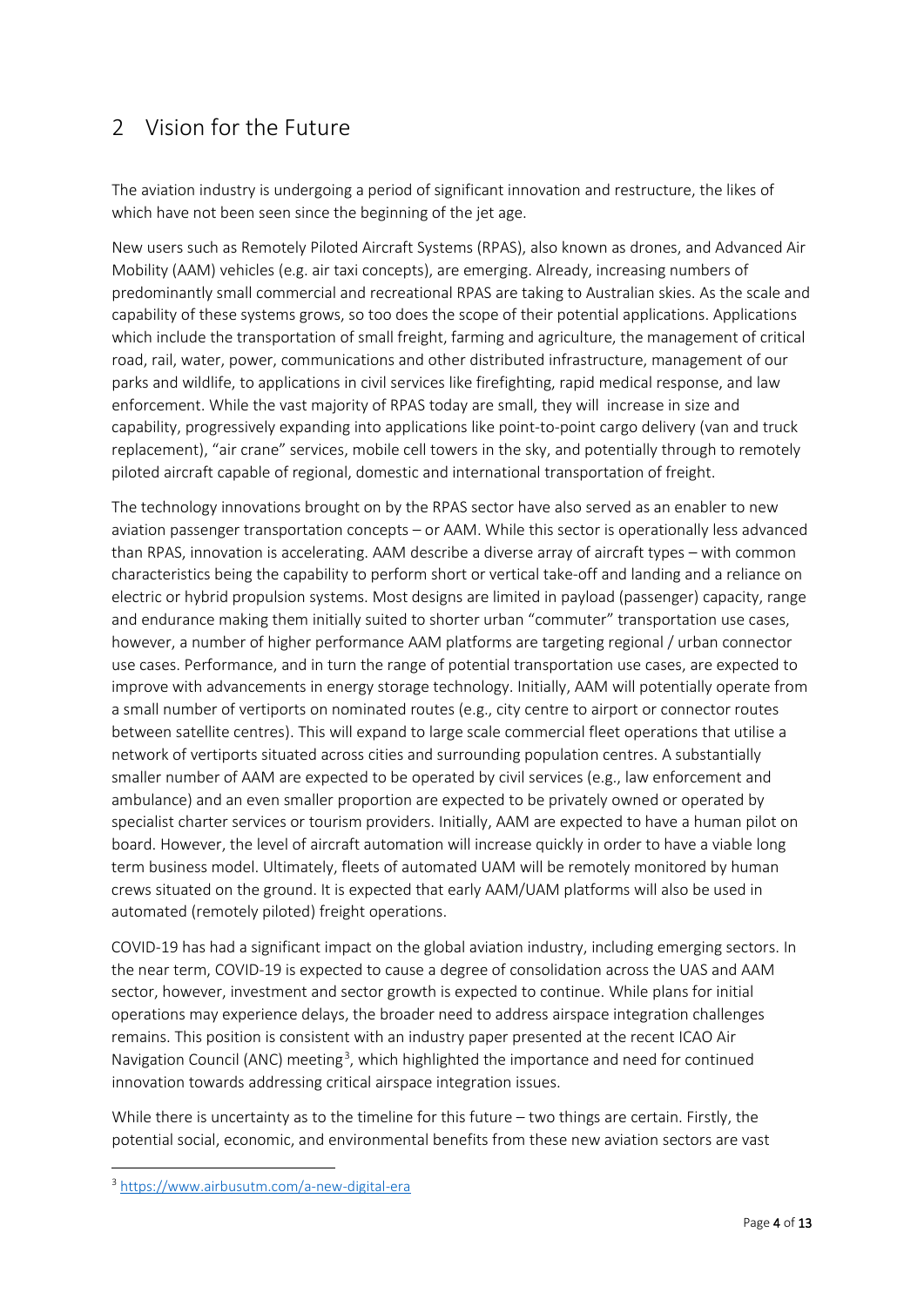particularly for a relatively small but geographically large nation like Australia. Secondly, the introduction of these new airspace users will pose significant challenges to the Australian airspace and Air Traffic Management (ATM) system, in the respect that:

- 1. They will need to operate safely and efficiently alongside existing airspace users
- 2. They will operate at scale, with the expected number of operations orders of magnitude greater than that of conventional airspace user operations today
- 3. There is potential for significant concentrations in their activity
- 4. They will fly complex and dynamic flight profiles
- 5. They will be diverse in performance
- 6. They will have varying degrees of automation
- 7. They will regularly operate from very low to extremely high altitudes
- 8. They will operate in and around existing controlled airspace

The concept of operation and supporting framework of operational rules, airspace structure, procedures and air traffic management system in place today was not designed to account for operations of this nature. A new airspace operational concept to ensure the safe and efficient utilisation of low level airspace needs to be developed.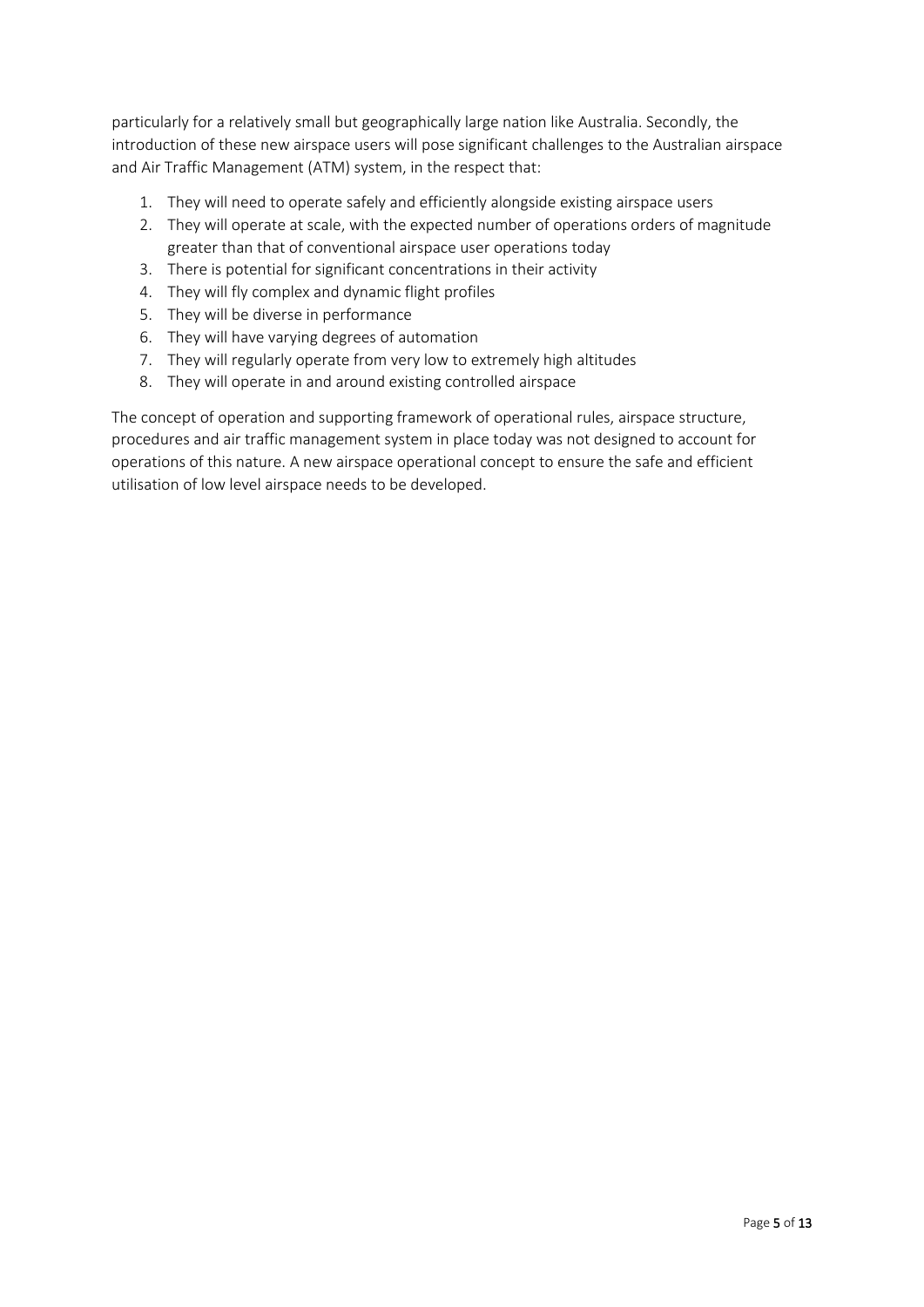## <span id="page-6-0"></span>3 Low Level Airspace

## 3.1 Scope

The initial focus is on the operationalisation of Low Level Airspace (LLA) in Australia. The integration of new users, in particular RPAS and AAM, and their likely near term proliferation at low altitudes presents a here and now challenge, and the immediate focus of this paper. It is recognised that the objectives and principles put forward may have broader applicability beyond the scope of operationalising LLA.

Low Level Airspace (LLA) is not defined in relation to a specific location, altitude, or time. For the purposes of this paper, LLA broadly refers to the airspace within which 'new airspace' users such as RPAS and UAM are expected to initially operate<sup>4</sup>. This airspace is typified as:

- Low altitude<sup>[5](#page-6-2)</sup>
- Concentrations of activity over built up areas, between satellite centres or at specific sites (e.g., freight distribution hubs, mine sites, ports, etc.)
- Predominantly uncontrolled (Class G) but some use cases requiring entry into control zones

A new airspace operational concept and supporting air traffic management concept will be required to ensure the continued safe, efficient, secure, and sustainable operation of aircraft in the above mentioned environment.

It should be noted that this definition is likely to be refined as the operational concept for LLA is matured. It is also likely that initial operational concepts and technologies for LLA will be first proven/implemented for specific users and airspace environments (e.g., small drones operating below 400ft) but the concept is not restricted to these users or airspace environments.

The objective and principles do not imply a specific operational model, technical, regulatory or governance architecture for LLA.

#### 3.2 Key Assumptions

- LLA is not restricted to RPAS/drones/AAM or other new user types.
- The operationalisation of LLA is broader than just the safe and efficient integration of RPAS it is about recognising the changing demand and nature of use of this airspace by all users, existing and new.
- **LLA** is not restricted to operations occurring below 400ft.
- **The operationalisation of LLA will require consideration of aspects of airspace design,** operating rules, as well as new air traffic services.
- The established Air Traffic Management system will continue to evolve but is unlikely to evolve in a manner sufficient to accommodate the unique demands of operations taking place in LLA. A new automated traffic management system or technologies that support user-

<span id="page-6-1"></span><sup>&</sup>lt;sup>4</sup> It acknowledged the UAS/AAM operations are not limited to LLA.

<span id="page-6-2"></span> $5$  For context only, low altitude is assumed to mean operations taking place below  $\approx$  5,000ft AGL.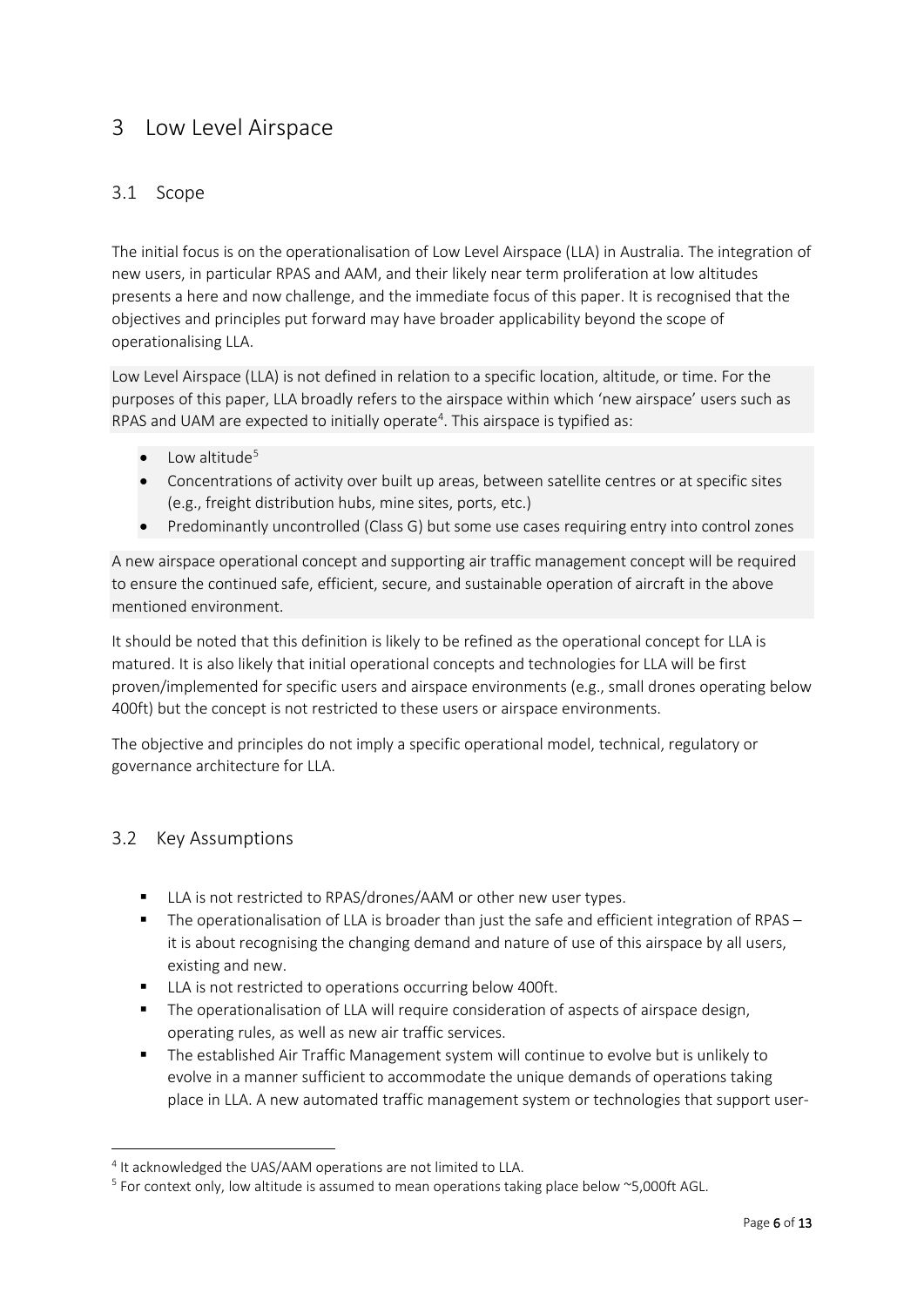based self-separation will be required to accommodate the scale and complexity of operations envisioned.

 The degree of automation of aircraft (unmanned and existing conventionally piloted) will continue to increase.

## 3.3 High Level Objective

The overarching objective is to ensure a future low level airspace environment can support the safe, efficient, and sustainable use of airspace.

The nature of LLA use is changing with an increasing number and diversity of airspace users with varying operational requirements. Accounting for these changes and leveraging ongoing innovation and technology, LLA will need to reflect the same characteristics of the airspace environment today, including being safe, secure, accessible, reliable, resilient, efficient and environmentally sustainable.

## 3.4 Guiding Principles for the Operationalisation of Low Level Airspace

A set of high level principles guiding the operationalisation of LLA are presented below. It should be noted that some of these principles are inherently competing. Moving forward, the challenge lies in finding a balance between these competing tensions.

#### High Level Principle 1 - Safety is Critical

- A. Safety is Paramount Safety performance shall have precedence over all other requirements (i.e., efficiency, sustainability, flexibility, etc.).
- B. High Safety Standard The operationalisation of LLA must ensure that there is no reduction to the high standard of safety of aviation operations today.
- C. Risk-based A proportionate, risk-based approach should be adopted, whereby design decisions (i.e., technologies and procedures) should have a traceable and defendable basis in safety risk.
- D. Safety of All Safety must be considered in relation to the risks to first and second parties associated with aircraft operations (e.g., passengers and crew on-board aircraft, ground personnel, etc.) and in relation to risks posed to third parties not directly associated with aviation activity (e.g., general public and property overflown).
- E. Safety for the Future Ensure safety performance is consistent with the changing risk profile of LLA and the foreseeable longer term operational concept.
- F. Integrated Part of Aviation Safety The LLA concept should be consistent with the overarching state safety program, national aviation safety and air navigation plan(s).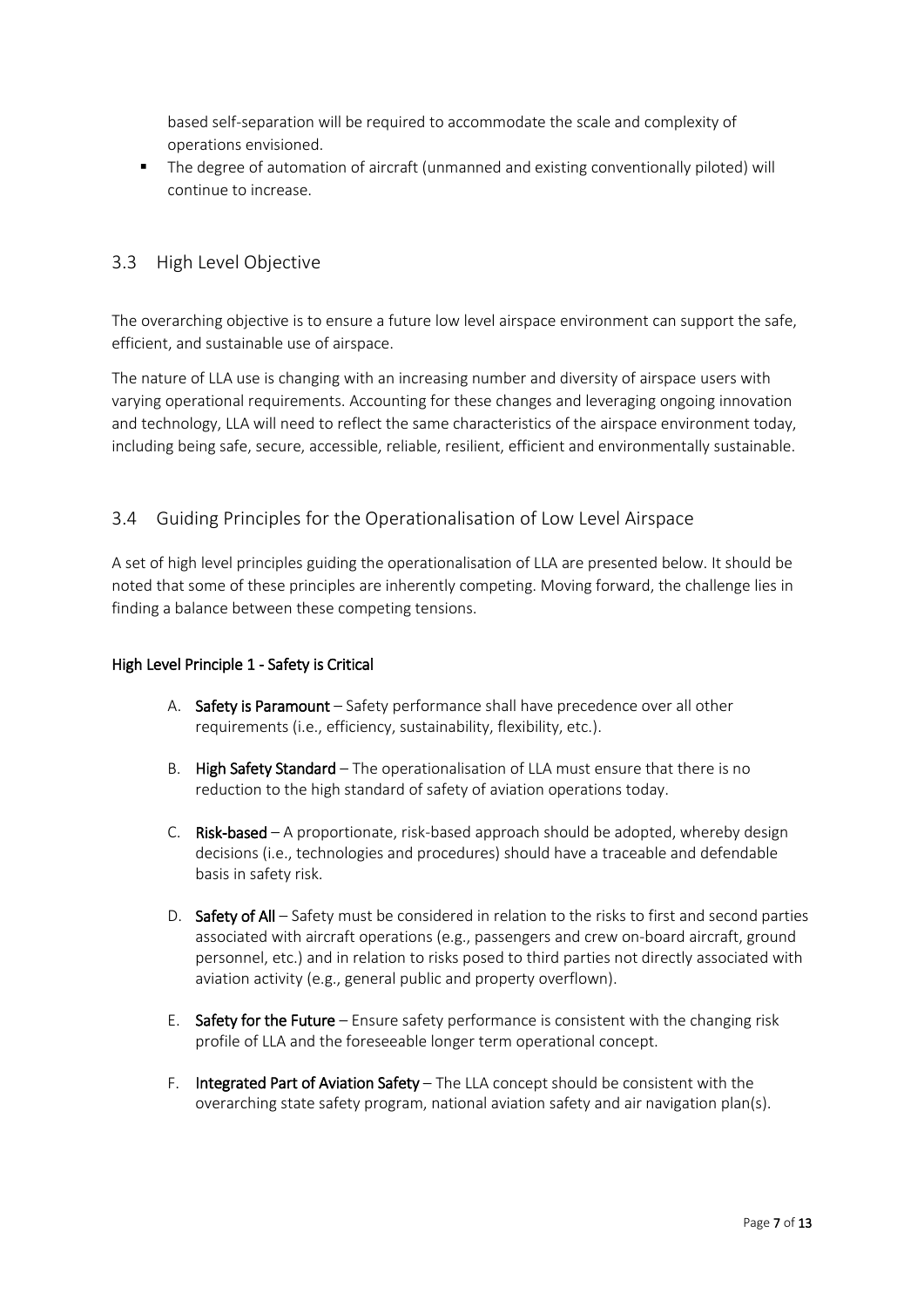G. Governance – The level of assurance and subsequent oversight required of LLA stakeholder organisations, people, processes, and products must be proportionate to the associated safety risks.

#### High Level Principle 2 - Airspace is a National Resource for All

- A. Fair and Equitable Access Airspace is a public asset and all users (existing and emerging) have a right to access provided minimum safety requirements can be met. However, it must be recognised that airspace and infrastructure (e.g., vertiports, airports) are constrained resources and operational prioritisation will be required. Operational priorities should be based on safety, and secondarily the nature of the application, and not the type of airspace user. For example, an unmanned aircraft performing search and rescue should be afforded the same prioritisation that would be given to a conventionally piloted aircraft performing the same mission. All users, new and existing, should recognise that the bar for entry is changing, and what is accepted today may not meet the minimum safety and efficiency requirements for the airspace environment of tomorrow. All airspace users will need to evolve in line with the changing requirements of the airspace ecosystem.
- B. Address All User Needs must address the changing needs of all LLA users, both existing and emerging.
- C. Nationally Consistent the operationalisation of LLA should provide a consistent level of safety and efficiency of airspace operations across the country. Specifically, any requirements relating to the management of noise, environment, security, or privacy concerns (or others etc.) that impact on LLA operations should be consistent between States and Territories.
- D. **Efficient Management of Airspace** LLA must be treated as a limited resource and increasing demand requires the management of LLA at temporal and spatial resolutions far higher than what occurs today.
- E. Globally Aligned but Fit for Purpose We cannot expect internationally-developed solutions to meet the unique needs of the Australian LLA environment. With that said, Australia cannot have an "orphan" system. While we pursue an operational concept suitable for the Australian context we must make sure, to the maximum extent possible, that regulations, standards, designs, operating rules and procedures are globally-aligned, compatible and interoperable.
- F. Interoperable and Seamless LLA is an integrated part of the Australian airspace system. It cannot be treated in isolation and must interface with existing ATM systems and airspace. LLA should, over time, support seamless operations of users between airspace and service area boundaries, provided that those users are able to comply with applicable requirements of each system.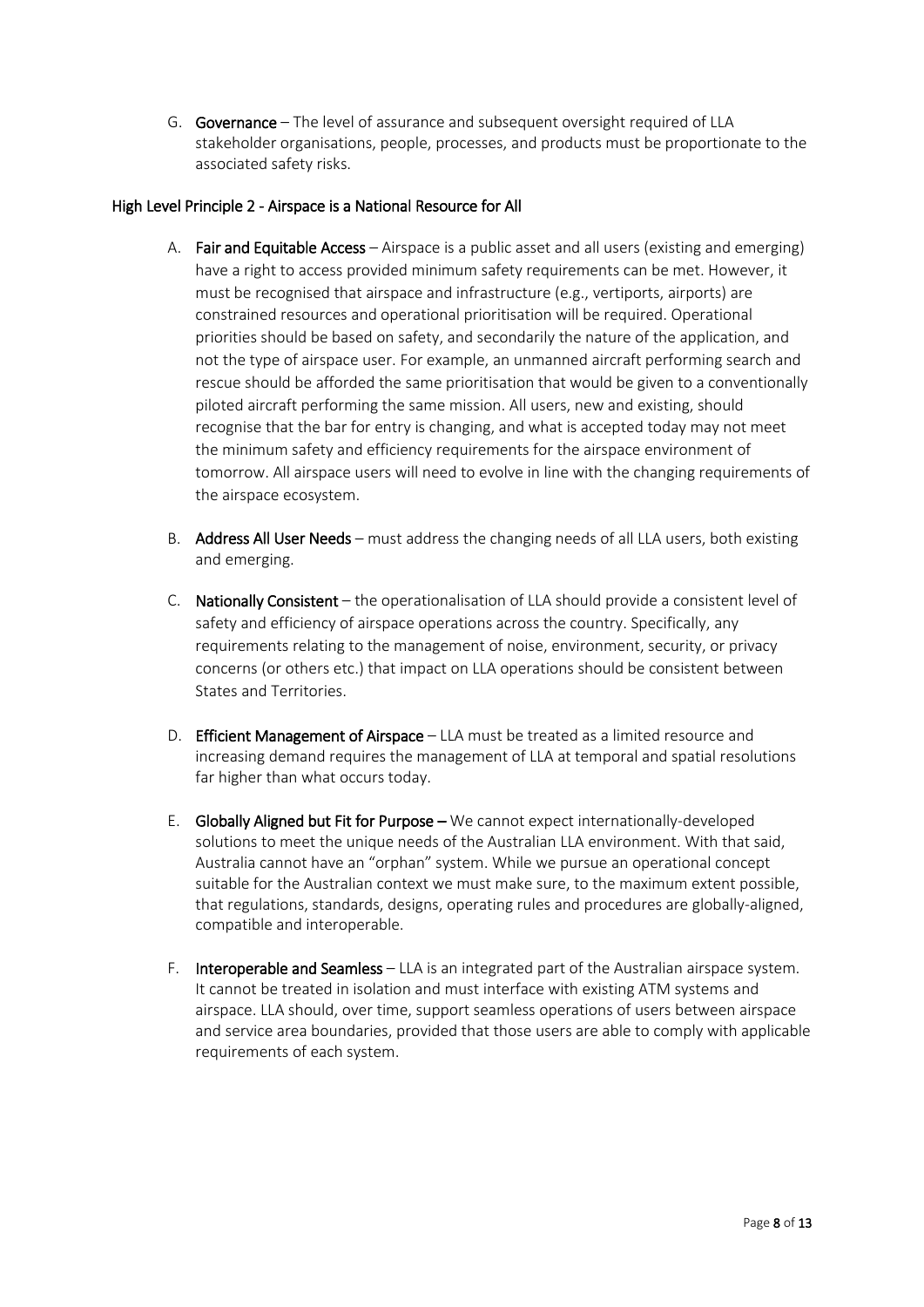#### High Level Principle 3 - Future Proof

- A. Industry-led Industry brings knowledge and expertise that can help ensure a LLA operational concept that keeps pace with innovation. Government should assess how industry can play a greater role with the aim to accelerate outcomes aligned with broader stakeholder needs.
- B. Unified Operational Concept Recognition that the concepts being explored today are establishing the foundations for the future of all airspace users in all classes of airspace.
- C. Support Evolving User Needs The LLA ecosystem must have the flexibility to support an increasingly diverse range of aircraft types, performance, and concepts of operation including those still emerging (e.g., AAM). Performance/Outcome Based approach should be adopted to ensure LLA airspace, associated technologies and regulatory frameworks provide the flexibility needed to support ongoing innovation. The pace of technology innovation is not expected to slow and is expected to deliver advances in the safety and efficiency of airspace operations for all airspace users.
- D. Scalable The LLA operational concept must be able to support higher numbers of operations of increasingly complexity.
- E. Foster Innovation Should provide for, and encourage continual innovation in, technology and operational procedures that can enhance safety and system performance.

#### High Level Principle 4 – Support Fair Commercial Participation and Competition

- A. Affordable Must ensure affordable and accessible levels of service for all airspace uses.
- B. Fosters Commercial Competition Provided safety performance can be maintained, operational models should allow for fair commercial competition between airspace users and prospective LLA ATM service providers.
- C. User Pays A user pays model for services should be adopted. Costs should be competitively driven but should not inhibit the viability of an emerging industry.

#### High Level Principle 5 – Socially Responsible

- A. Recognition and Engagement The broader community need to be acknowledged as an increasingly important stakeholder in the aviation system particularly as new aviation sectors begin to operate over and, in some cases, in our communities;
- B. Responds to Community Concerns The LLA operational concept needs to be designed and managed to help address broadening societal concerns – in particular noise, privacy, environment, and security – associated with LLA operations. Opportunities where new technologies can be used to support the holistic and objective management of these concerns should be explored.
- C. Privacy of Airspace Users All airspace users have a right to privacy and this right should be protected. Any organisation collecting data on airspace users should adhere to national privacy principles.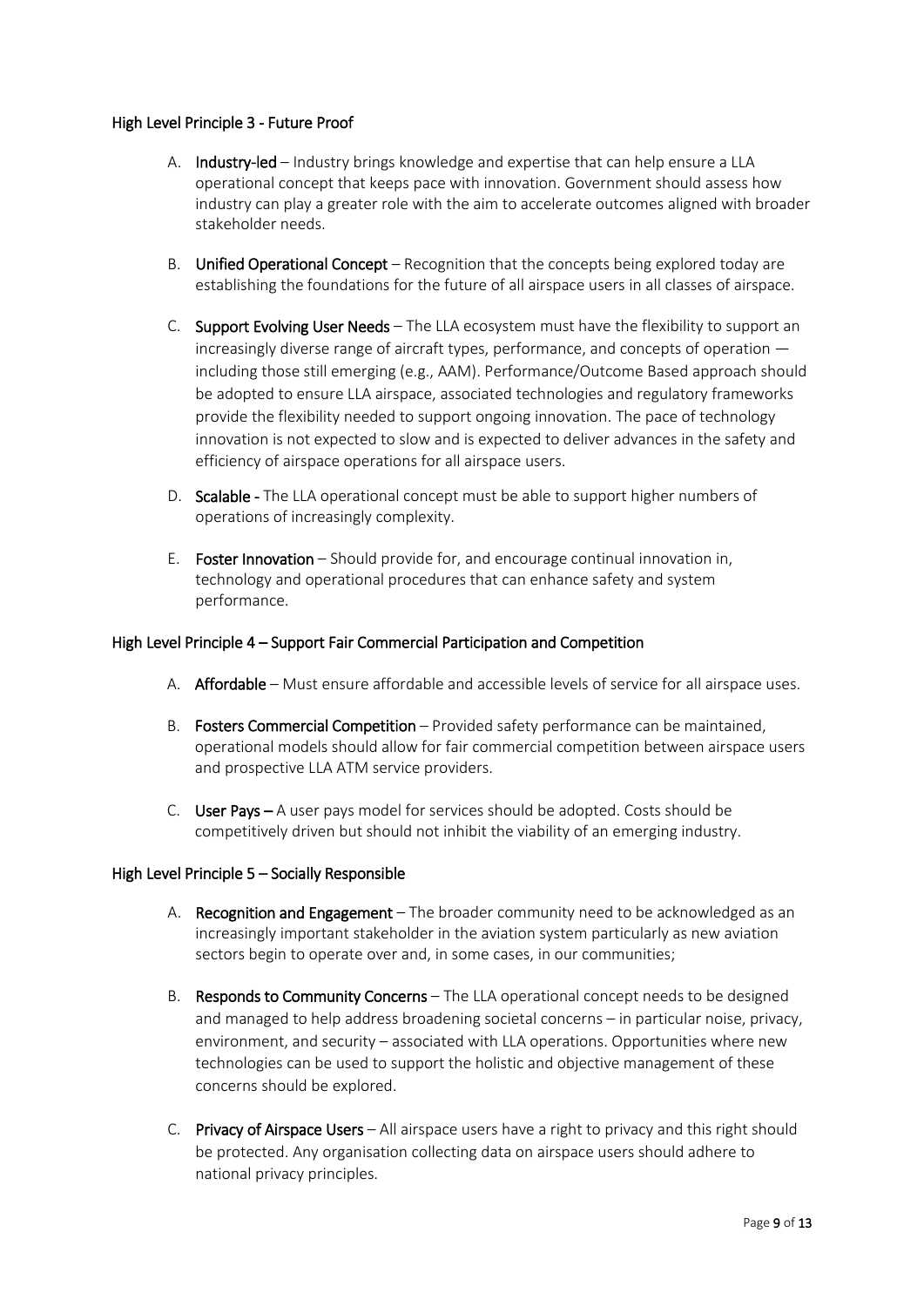#### High Level Principle 6 – Conflict Risk Management for LLA

- A. A Single Plan New means for managing conflict risk and the efficient flow of air traffic flow in LLA will be required to support the scale and complexity of operations envisaged. The solution may take the form of a new automated LLA Air Traffic Management System<sup>6</sup>  $<sup>7</sup>$  $<sup>7</sup>$  $<sup>7</sup>$  or means of user-based self-separation assurance. Irrespective of its implementation,</sup> this new means must be incorporated into, and aligned with, a single roadmap for the modernisation of Australian airspace and ATM and consistent with the Australian Airspace Policy Statement. Existing airspace strategic plan(s) must be updated to consider the phased introduction of a new LLA ATM system, new user-based separation concepts, and the needs and associated challenges of the introduction of new users such as UAS and AAM;
- B. Interoperability The concepts for managing airspace conflict and efficiency in LLA must be compatible with the existing ATM System and not disrupt or detriment the provision of existing and future air traffic services.
- C. Phased Development and evolution of the technologies and procedures for managing airspace conflict and efficiency in LLA should be phased. These phases should account for the safety risk profile that needs to be managed, the maturity and readiness of concepts and technologies, international development plans/concepts, and end-user demand.
- D. Service Requirement Any requirement mandating the need for airspace users to subscribe to a LLA ATM service or equip with a particular technology should be determined on the basis of risk, and secondarily, efficiency of operations (e.g., at a vertiport). A user should retain the freedom to voluntarily subscribe to LLA ATM services where such services are available but not a mandatory requirement.
- E. Consistency The service performance of any prospective LLA ATM service or user-based self-separation assurance technology should be consistent no matter where you fly (locally, regionally, or globally). Users should be able to transition any service regions and or service providers smoothly and without the need for changes to equipment or procedures.
- F. Service for All The technologies and procedures for managing airspace conflict and efficiency in LLA (including any prospective LLA ATM services) should be available to any airspace user who meets the necessary requirements, manned or unmanned.
- G. Automated Automation will play a key part in the operationalisation of LLA in order to meet the scale and complexity of operations envisioned.

<span id="page-10-0"></span> $6$  Air Traffic Management (ATM) is defined by the International Civil Aviation Organization (ICAO) as the "dynamic, integrated management of air traffic and airspace — safely, economically and efficiently — through the provision of facilities and seamless services in collaboration with all parties and involving airborne and ground-based functions."<br><sup>7</sup> To avoid implied associations with any existing architecture or LLA operational concept (i.e., U-Space, UTM,

<span id="page-10-1"></span>RTM, etc.), the ASTRA UUI WG uses the term LLA ATM to broadly describe a "highly automated air traffic management capability". Such a capability may be required, alongside other potential solutions for conflict and efficiency management of LLA operations into the future.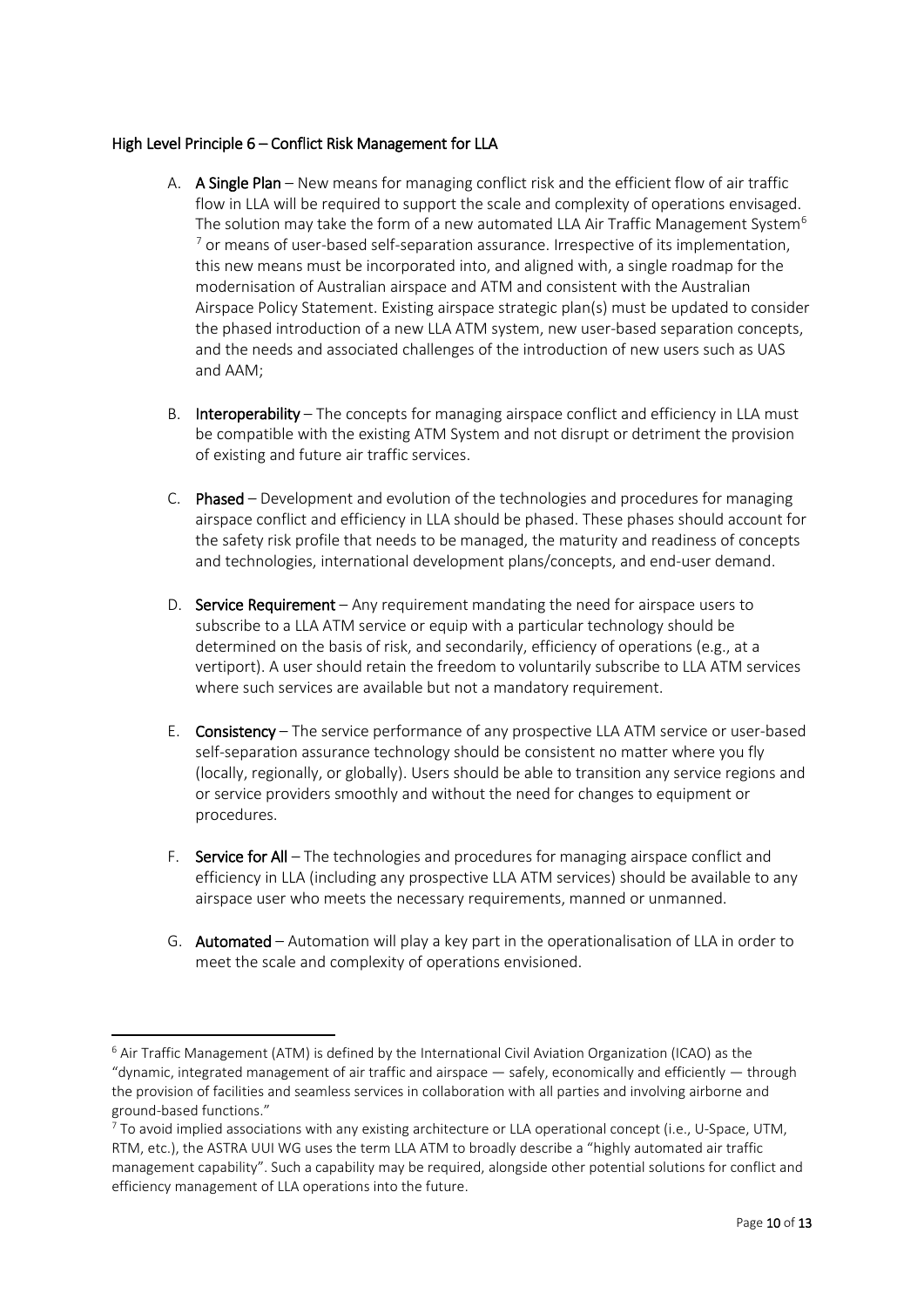- H. Support Safety Proactive Management The technologies and procedures for managing airspace conflict and efficiency in LLA should support opportunities to actively monitor, assess, manage and report safety performance.
- I. Resilience Any prospective LLA ATM system, technology or procedure must be designed to accommodate and mitigate failures.
- J. Secure Any technology or procedure for managing airspace conflict and efficiency in LLA must be sufficiently secure for safe operation. Security requirements should have an objective and traceable basis to the security risks being managed.

#### High Level Principle 7 – Broader System of System Approach

<span id="page-11-0"></span>A. Integrated System – The advancement of LLA must be accompanied by parallel advancements in the broader system it resides in. Specifically, in ground facilities, vertiports, supporting navigation, communication, and surveillance systems, power/services, and landside interfaces (e.g., intermodal ground transportation hubs).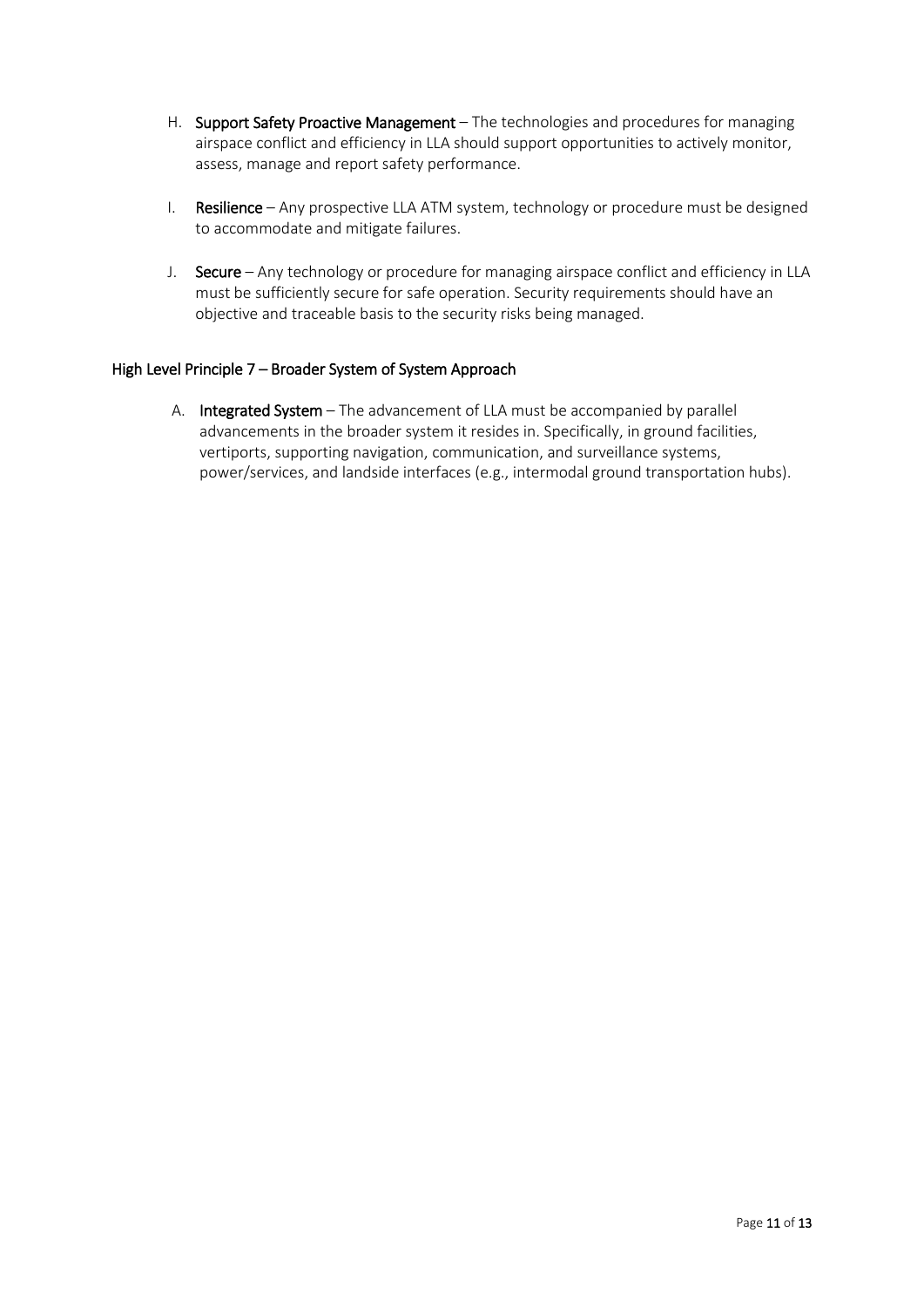# 4 Steps Towards Realising this Vision

## 4.1 How Will Low Level Airspace Evolve?

LLA airspace is expected to evolve in a phased/staged manner. These phases should be proactively defined accounting for:

- changes in the safety risk profile
- the maturity and readiness of concepts and technologies
- **International development plans/concepts**
- changes in airspace user requirements (e.g., performance, demand, and use cases)
- phases of existing airspace and ANSP modernisation plans

#### 4.2 Role of Industry

Industry collaboration will be essential to ensuring a future LLA ecosystem that can keep pace with innovation. Early engagement with end-users, ANSPs, LLA ATM providers and broader industry stakeholders will be essential to understanding and meeting user needs now and into the future, and to leverage the full potential of rapidly evolving technologies. The expertise and resources of industry can be strategically used to accelerate outcomes for the broader benefit of all stakeholders.

This proactive engagement approach is consistent with international efforts – with EASA and FAA both actively engaging with industry in the development and evaluation of policy, principles, operational concepts and architectures.

This engagement must extend beyond tradition aviation stakeholders. Stakeholders that should be involved in the operationalisation of LLA include, but not limited to:

- Regulatory authorities (e.g., Civil Aviation Safety Authority, Australia Communication and Media Authority, etc.)
- Air Navigation Service Providers (i.e., Airservices Australia, Defence)
- Government Departments and Agencies (e.g., Civil Aviation Safety Authority, ACMA, Defence, BOM, etc.)
- **Airports**
- **Local Governments, Agencies and Land Authorities (e.g., State law enforcement, State Parks,** etc.)
- Infrastructure providers (e.g., mobile data networks, navigation, etc.)
- Data providers (e.g., spatial, weather, etc.)
- Community groups
- Other stakeholders who may utilise or draw substantial value from LLA operations